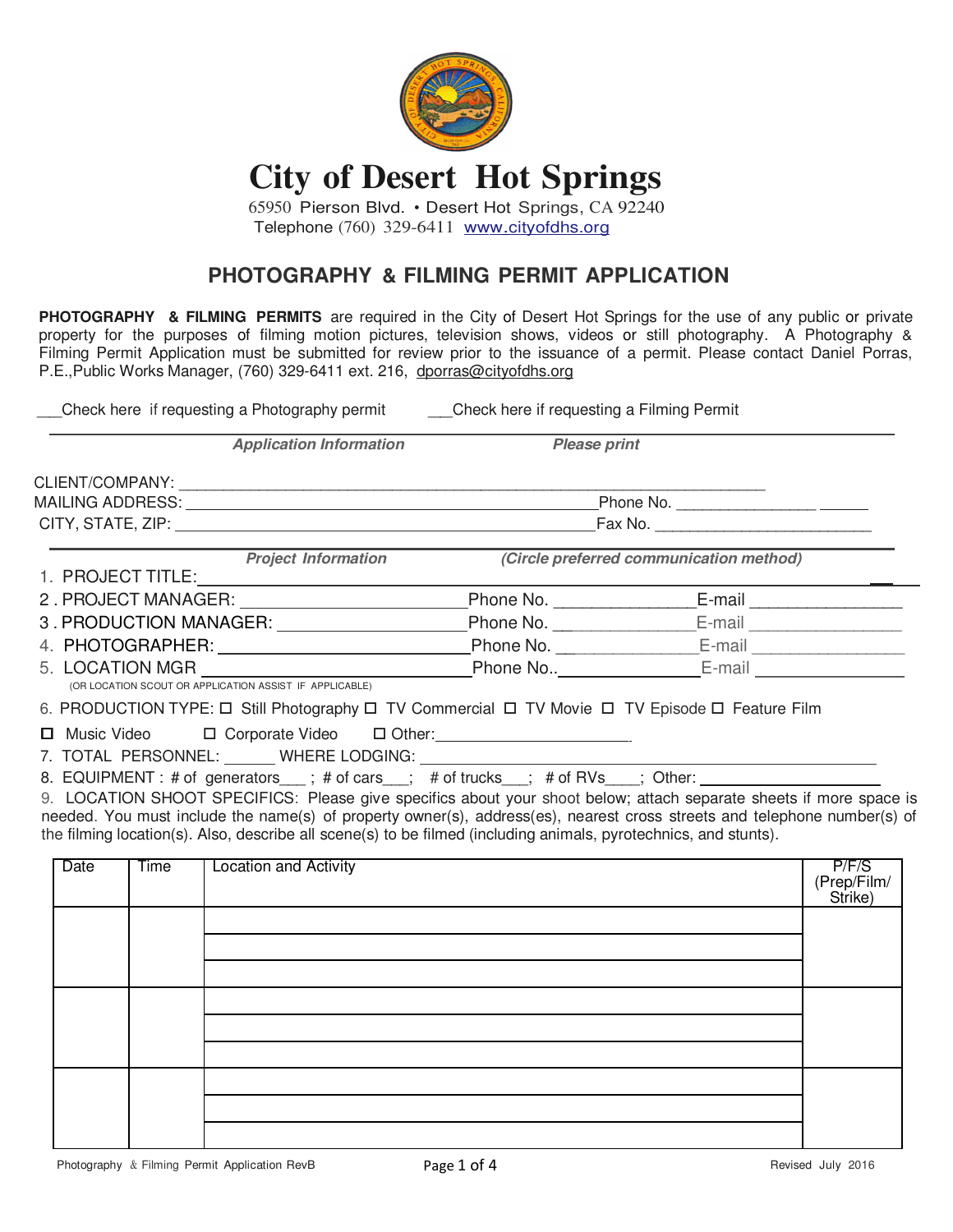10. Traffic: If filming is planned on City streets or City property, please submit a Site Plan showing location(s) of cast, crew, vehicle(s) and the route to be traveled in order to film a scene. Check if plan attached  $\mathbb I$ Describe you plan for controlling traffic (i.e., personnel and devices to direct traffic):

If filming is to take place on City streets, please describe planned arrangements for temporary restrooms and removal of refuse generated by your production:  $\overline{a}$ 

11. Stunts/Special Effects: If your project will involve stunts or special effects, please provide detailed information about the specifics planned:

 $\overline{\phantom{a}}$  , and the set of the set of the set of the set of the set of the set of the set of the set of the set of the set of the set of the set of the set of the set of the set of the set of the set of the set of the s  $\square$  Pyrotechnic specifics: Hazardous materials to be used  $\square$ tDomestic/Wild animals to be used:

12. Aerial Stunts/Elements: Please detail any aerial stunts, helicopter landings, hot air balloons, etc. to be utilized in your shoot:\_\_\_\_\_\_\_\_\_\_\_\_\_\_\_\_\_\_\_\_\_\_\_\_\_\_\_\_\_\_\_\_\_\_\_\_\_\_\_\_\_\_\_\_\_\_\_\_\_\_\_\_\_\_\_\_\_\_\_\_\_\_\_\_\_\_\_\_\_\_\_\_\_\_\_\_\_\_\_\_\_\_\_\_\_\_\_\_\_\_\_\_\_\_\_\_ \_\_\_\_\_\_\_\_\_\_\_\_\_\_\_\_\_\_\_\_\_\_\_\_\_\_\_\_\_\_\_\_\_\_\_\_\_\_\_\_\_\_\_\_\_\_\_\_\_\_\_\_\_\_\_\_\_\_\_\_\_\_\_\_\_\_\_\_\_\_\_\_\_\_\_\_\_\_\_\_\_\_\_\_\_\_\_\_\_\_\_\_\_\_\_\_\_\_\_\_\_

13. After review of this application City Staff may have other requirements such as insurance and Home Owner Association approvals, fees to cover cost of Police or street closures, etc. These requirements will be listed in Section A following your signature below.

14. Other points of agreement:

- 1. Permittee waives all claims against City, its officers, agents, and employees, for loss or damage caused by, arising out of or in any way connected with the exercise of this permit and Permittee agrees to hold harmless, indemnify and defend City its officers, agents, and employees, from any and all loss, damage or liability which may be suffered or incurred by City, its officers, agents, and employees, caused by arising out of or in any way connected with exercise by Permittee of the rights hereby permitted, except those arising out of the sole negligence of City.
- 2. City shall have the privilege of inspecting the premises covered by the permit at any and all times.
- 3. This permit shall not be assigned.
- 4. City may terminate this permit at any time if Permittee fails to perform any covenant herein contained at the time and in the manner herein provided.
- 5. City agrees it will not unreasonably exercise this right of termination.
- 6. The parties hereto agree that the Permittee, its officers, agents, and employees, in the performance of this permit shall act in an independent capacity and not as officers, employees or agents of the City.
- 7. No alteration of variation of the terms of this permit shall be valid unless made in writing and signed by all parties hereto.
- 8. Permittee agrees to comply with the terms and conditions contained in the attached Exhibit(s), which terms and conditions are by this reference made a part thereof.
- 9. The Permittee hereby agrees to comply with all rules and regulations of the facility or institution subject to this permit.
- 10. Permit must be kept on site at all times.
- 11. City makes no representation or warranty as to condition of any property or facilities used by Permittee, and it is the responsibility of Permittee to fully inspect all such property and facilities to determine their condition prior to their use, and in going forward, assumes all risks associated with the condition of property or facilities.

Permittee agrees to all terms and conditions of this permit including provisions listed above and in any attachments.

 15. The Desert Hot Springs Film Fee structure is attached. A check covering the entire amount is required prior to issuing the permit. If the amount cannot be determined until the shoot completion, an upper limit estimate is used and any over payment will be refunded.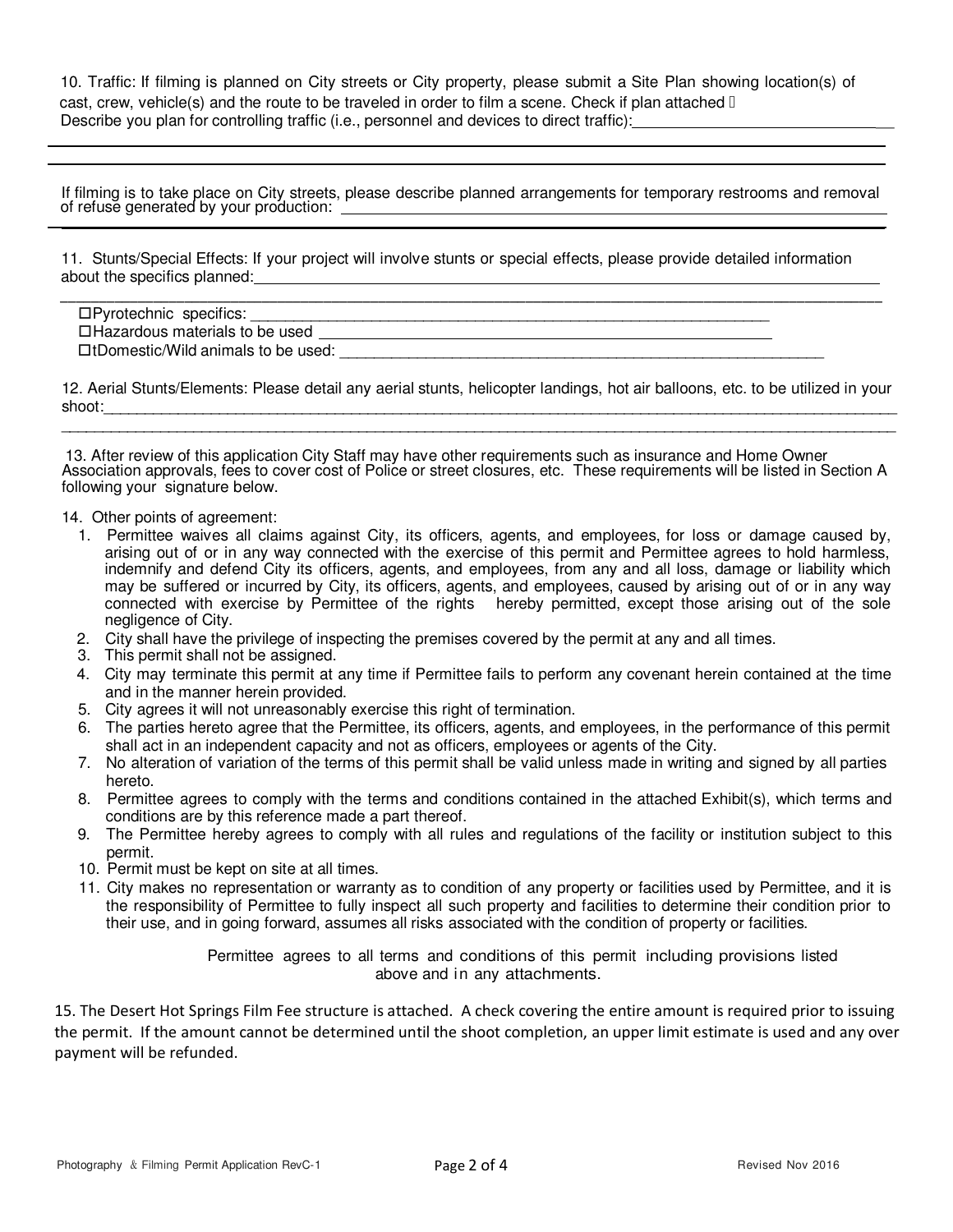## NOTE: FALSE OR MISLEADING INFORMATION GIVEN IN THIS APPLICATION SHALL BE GROUNDS FOR DENIAL

|                                                                                                                                                                                                                                                                                                                                                                                                                                                                                             |  | $T$ TITLE $\qquad \qquad$ | (Or basis of representation)                  |  |  |
|---------------------------------------------------------------------------------------------------------------------------------------------------------------------------------------------------------------------------------------------------------------------------------------------------------------------------------------------------------------------------------------------------------------------------------------------------------------------------------------------|--|---------------------------|-----------------------------------------------|--|--|
|                                                                                                                                                                                                                                                                                                                                                                                                                                                                                             |  |                           |                                               |  |  |
| client/company                                                                                                                                                                                                                                                                                                                                                                                                                                                                              |  |                           |                                               |  |  |
| Mail this application and relevant attachments, along with a check, to Daniel Porras, P.E., Public Works<br>Manager, at above address. Or, you may e-mail the application to dporras@cityofdhs.org and mail the<br>check. (If time is of the essence, please phone Daniel at (760) 329-6411 ext. 216, after submitting this<br>application to confirm permit can be granted before schedule date of shoot.)                                                                                 |  |                           |                                               |  |  |
| To be Completed by Staff only                                                                                                                                                                                                                                                                                                                                                                                                                                                               |  |                           |                                               |  |  |
| Section A. Additional requirements of Permittee:                                                                                                                                                                                                                                                                                                                                                                                                                                            |  |                           | Date Permittee notified of add'I requirements |  |  |
| INSURANCE: If checked by staff, before a film permit is issued, a certificate of insurance must be submitted. $\Box$<br>Insurance certificate must issued by insurance underwriter's "admitted" by the California Insurance Commission and rated<br>"A" or "B+" by Best's Key rating Guide for \$1,000,000 or more of General Liability with the City of Desert Hot Springs<br>named as "Additional Insured." □ Proof of Workman's Compensation Insurance □ \$10,000,000 Aircraft Liability |  |                           |                                               |  |  |
| Certificate of Insurance required<br>0<br>Property Owner Permission Required:<br>□<br>Home Owner Association Approval Required:<br>□<br>FAA Approval:<br>□<br>PM-10 Permit Approval Required:<br>0<br>Fire Department Approval Required: (Private Prop)<br>$\Box$                                                                                                                                                                                                                           |  |                           | Rec'd Date                                    |  |  |
| Calculate total fee required: Amount \$                                                                                                                                                                                                                                                                                                                                                                                                                                                     |  |                           |                                               |  |  |
| Section B. Responsibilities of Staff:                                                                                                                                                                                                                                                                                                                                                                                                                                                       |  |                           |                                               |  |  |
| □ Public Right-of-Way Encroachment Permit Required:<br>□. Police Department Approval Required:<br>□. Fire Department Approval Required: (City Prop)                                                                                                                                                                                                                                                                                                                                         |  |                           |                                               |  |  |
|                                                                                                                                                                                                                                                                                                                                                                                                                                                                                             |  |                           |                                               |  |  |
| Approved by ___________________________Date: ___________________Date Permittee notified: _____________________                                                                                                                                                                                                                                                                                                                                                                              |  |                           |                                               |  |  |
|                                                                                                                                                                                                                                                                                                                                                                                                                                                                                             |  |                           |                                               |  |  |
| Note to Staff: If it appears that there will be some difficulty in issuing the permit in three days (for a simple, short duration,                                                                                                                                                                                                                                                                                                                                                          |  |                           |                                               |  |  |

shoot,) or it appears that it will be difficult to issue permit before Permittee's target date of filming (which is: \_\_\_\_\_\_\_\_\_\_\_,) please immediately contact the Film Commissioner by phone. Also, please e-mail him and attach this Application for Permit to the e-mail.